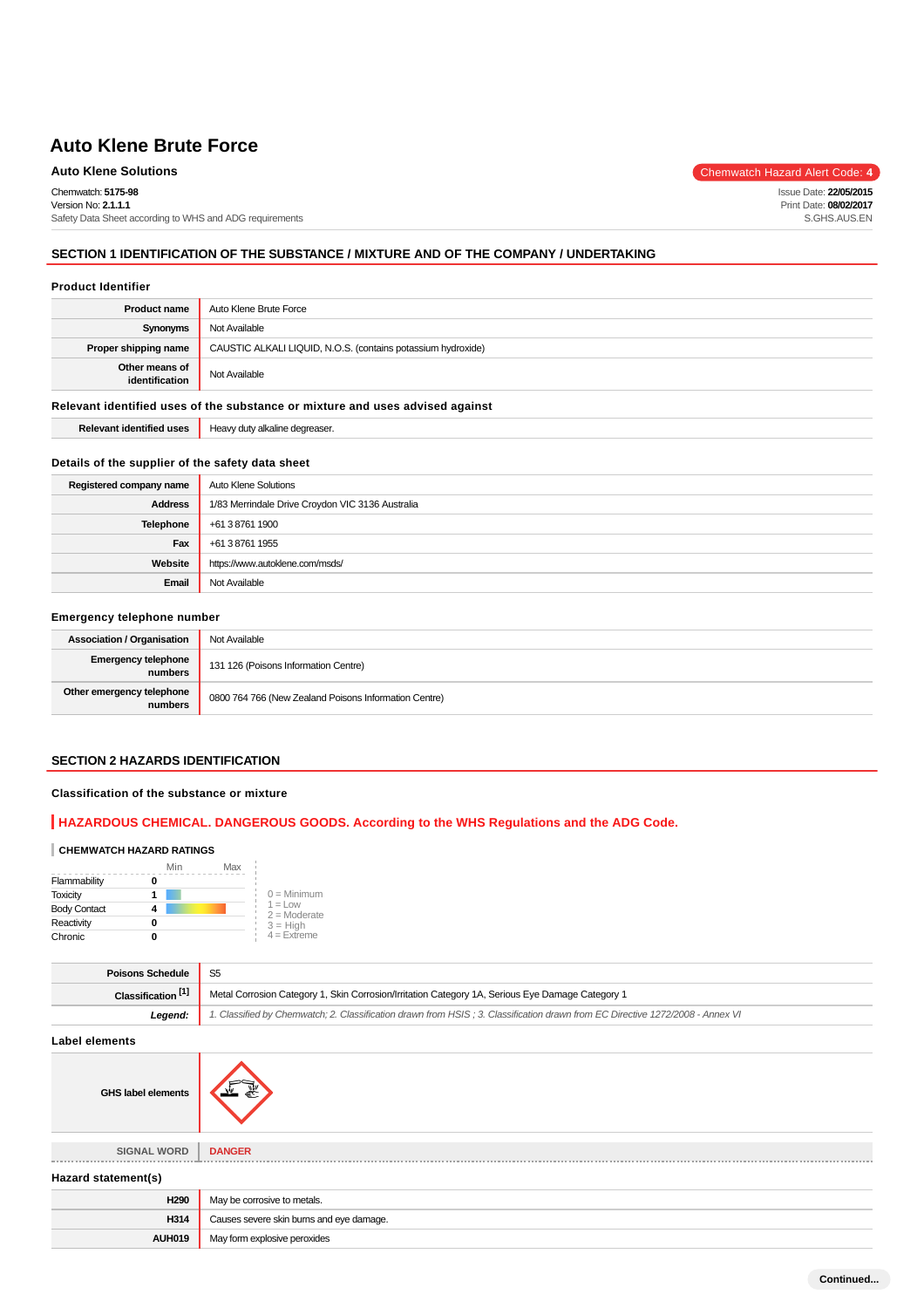# **Precautionary statement(s) Prevention**

| P260             | Do not breathe dust/fume/gas/mist/vapours/spray.                           |
|------------------|----------------------------------------------------------------------------|
| P280             | Wear protective gloves/protective clothing/eye protection/face protection. |
| P <sub>234</sub> | Keep only in original container.                                           |

## **Precautionary statement(s) Response**

| , recaditorially statements) itesponse |                                                                                                                                  |  |
|----------------------------------------|----------------------------------------------------------------------------------------------------------------------------------|--|
| P301+P330+P331                         | IF SWALLOWED: Rinse mouth. Do NOT induce vomiting.                                                                               |  |
| P303+P361+P353                         | IF ON SKIN (or hair): Remove/Take off immediately all contaminated clothing. Rinse skin with water/shower.                       |  |
| P305+P351+P338                         | IF IN EYES: Rinse cautiously with water for several minutes. Remove contact lenses, if present and easy to do. Continue rinsing. |  |
| P310                                   | Immediately call a POISON CENTER or doctor/physician.                                                                            |  |
| P363                                   | Wash contaminated clothing before reuse.                                                                                         |  |
| P390                                   | Absorb spillage to prevent material damage.                                                                                      |  |
| P304+P340                              | IF INHALED: Remove victim to fresh air and keep at rest in a position comfortable for breathing.                                 |  |
|                                        |                                                                                                                                  |  |

## **Precautionary statement(s) Storage**

**P405** Store locked up.

# **Precautionary statement(s) Disposal**

**P501** Dispose of contents/container in accordance with local regulations.

## **SECTION 3 COMPOSITION / INFORMATION ON INGREDIENTS**

#### **Substances**

See section below for composition of Mixtures

## **Mixtures**

| <b>CAS No</b> | %[weight] | Name                            |
|---------------|-----------|---------------------------------|
| 111-76-2      | $<$ 15    | ethylene glycol monobutyl ether |
| 1310-58-3     | $<$ 10    | potassium hydroxide             |
| Not Available | 3.7       | alkaline salts                  |
| Not Available | $1 - 10$  | non ionic / anionic surfactant  |
| Not Available | $1 - 10$  | soil suspending agents          |
| Not Available | <1        | dye                             |
| 7732-18-5     | >60       | water                           |

## **SECTION 4 FIRST AID MEASURES**

## **Description of first aid measures**

| <b>Eye Contact</b>  | If this product comes in contact with the eyes:<br>Inmediately hold eyelids apart and flush the eye continuously with running water.<br>Ensure complete irrigation of the eye by keeping eyelids apart and away from eye and moving the eyelids by occasionally lifting the upper and lower lids.<br>▶ Continue flushing until advised to stop by the Poisons Information Centre or a doctor, or for at least 15 minutes.<br>Transport to hospital or doctor without delay.<br>► Removal of contact lenses after an eye injury should only be undertaken by skilled personnel.                                                                                                                                                                                                                                                                                                                                                                                                                                                                                                                                                                                    |
|---------------------|-------------------------------------------------------------------------------------------------------------------------------------------------------------------------------------------------------------------------------------------------------------------------------------------------------------------------------------------------------------------------------------------------------------------------------------------------------------------------------------------------------------------------------------------------------------------------------------------------------------------------------------------------------------------------------------------------------------------------------------------------------------------------------------------------------------------------------------------------------------------------------------------------------------------------------------------------------------------------------------------------------------------------------------------------------------------------------------------------------------------------------------------------------------------|
| <b>Skin Contact</b> | If skin or hair contact occurs:<br>In Immediately flush body and clothes with large amounts of water, using safety shower if available.<br>• Quickly remove all contaminated clothing, including footwear.<br>IN Wash skin and hair with running water. Continue flushing with water until advised to stop by the Poisons Information Centre.<br>Transport to hospital, or doctor,                                                                                                                                                                                                                                                                                                                                                                                                                                                                                                                                                                                                                                                                                                                                                                                |
| Inhalation          | If fumes or combustion products are inhaled remove from contaminated area.<br>Lay patient down. Keep warm and rested.<br>► Prostheses such as false teeth, which may block airway, should be removed, where possible, prior to initiating first aid procedures.<br>▶ Apply artificial respiration if not breathing, preferably with a demand valve resuscitator, bag-valve mask device, or pocket mask as trained. Perform CPR if<br>necessary.<br>Transport to hospital, or doctor, without delay.<br>Inhalation of vapours or aerosols (mists, fumes) may cause lung oedema.<br>• Corrosive substances may cause lung damage (e.g. lung oedema, fluid in the lungs).<br>As this reaction may be delayed up to 24 hours after exposure, affected individuals need complete rest (preferably in semi-recumbent posture) and must be<br>kept under medical observation even if no symptoms are (yet) manifested.<br>Effore any such manifestation, the administration of a spray containing a dexamethasone derivative or beclomethasone derivative may be considered.<br>This must definitely be left to a doctor or person authorised by him/her.<br>(ICSC13719) |
| Ingestion           | For advice, contact a Poisons Information Centre or a doctor at once.<br>• Urgent hospital treatment is likely to be needed.<br>If swallowed do <b>NOT</b> induce vomiting.<br>If vomiting occurs, lean patient forward or place on left side (head-down position, if possible) to maintain open airway and prevent aspiration.<br>• Observe the patient carefully.<br>▶ Never give liquid to a person showing signs of being sleepy or with reduced awareness; i.e. becoming unconscious.<br>• Give water to rinse out mouth, then provide liquid slowly and as much as casualty can comfortably drink.                                                                                                                                                                                                                                                                                                                                                                                                                                                                                                                                                          |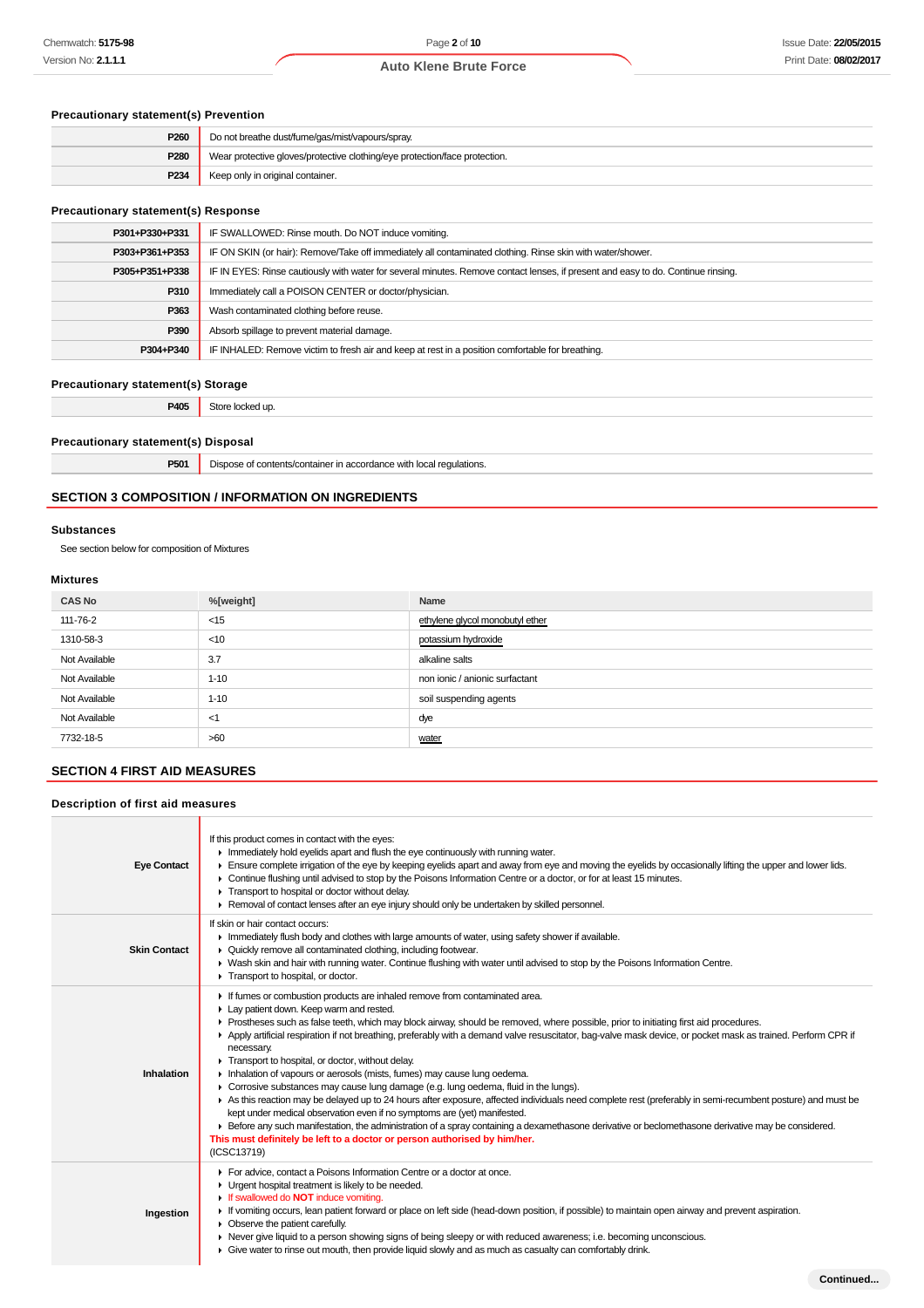#### **F** Transport to hospital or doctor without delay.

### **Indication of any immediate medical attention and special treatment needed**

Treat symptomatically.

- Followed acute or short term repeated exposures to ethylene glycol monoalkyl ethers and their acetates:
	- Hepatic metabolism produces ethylene glycol as a metabolite.
	- Clinical presentation, following severe intoxication, resembles that of ethylene glycol exposures.
	- Monitoring the urinary excretion of the alkoxyacetic acid metabolites may be a useful indication of exposure.
		- [Ellenhorn and Barceloux: Medical Toxicology]

For acute or short term repeated exposures to ethylene glycol:

- Early treatment of ingestion is important. Ensure emesis is satisfactory.
- Test and correct for metabolic acidosis and hypocalcaemia.
- Apply sustained diuresis when possible with hypertonic mannitol.
- Evaluate renal status and begin haemodialysis if indicated. [I.L.O]
- Rapid absorption is an indication that emesis or lavage is effective only in the first few hours. Cathartics and charcoal are generally not effective.
- Correct acidosis, fluid/electrolyte balance and respiratory depression in the usual manner. Systemic acidosis (below 7.2) can be treated with intravenous sodium bicarbonate solution.
- Ethanol therapy prolongs the half-life of ethylene glycol and reduces the formation of toxic metabolites.
- Pyridoxine and thiamine are cofactors for ethylene glycol metabolism and should be given (50 to 100 mg respectively) intramuscularly, four times per day for 2 days.
- Magnesium is also a cofactor and should be replenished. The status of 4-methylpyrazole, in the treatment regime, is still uncertain. For clearance of the material and its metabolites, haemodialysis is much superior to peritoneal dialysis.

#### [Ellenhorn and Barceloux: Medical Toxicology]

It has been suggested that there is a need for establishing a new biological exposure limit before a workshift that is clearly below 100 mmol ethoxy-acetic acids per mole creatinine in morning urine of people occupationally exposed to ethylene glycol ethers. This arises from the finding that an increase in urinary stones may be associated with such exposures. Laitinen J., et al: Occupational & Environmental Medicine 1996; 53, 595-600

For acute or short-term repeated exposures to highly alkaline materials:

- Respiratory stress is uncommon but present occasionally because of soft tissue edema.
- Unless endotracheal intubation can be accomplished under direct vision, cricothyroidotomy or tracheotomy may be necessary.
- Oxygen is given as indicated.
- The presence of shock suggests perforation and mandates an intravenous line and fluid administration.
- Damage due to alkaline corrosives occurs by liquefaction necrosis whereby the saponification of fats and solubilisation of proteins allow deep penetration into the tissue.
- Alkalis continue to cause damage after exposure.

#### INGESTION:

Milk and water are the preferred diluents

No more than 2 glasses of water should be given to an adult.

- Neutralising agents should never be given since exothermic heat reaction may compound injury.
- \* Catharsis and emesis are absolutely contra-indicated.
- \* Activated charcoal does not absorb alkali.
- \* Gastric lavage should not be used.
- Supportive care involves the following:
- Withhold oral feedings initially.
- If endoscopy confirms transmucosal injury start steroids only within the first 48 hours.
- Carefully evaluate the amount of tissue necrosis before assessing the need for surgical intervention.
- Patients should be instructed to seek medical attention whenever they develop difficulty in swallowing (dysphagia).

SKIN AND EYE:

- Injury should be irrigated for 20-30 minutes.
- Eye injuries require saline. [Ellenhorn & Barceloux: Medical Toxicology]

## **SECTION 5 FIREFIGHTING MEASURES**

#### **Extinguishing media**

The product contains a substantial proportion of water, therefore there are no restrictions on the type of extinguishing media which may be used. Choice of extinguishing media should take into account surrounding areas.

Though the material is non-combustible, evaporation of water from the mixture, caused by the heat of nearby fire, may produce floating layers of combustible substances.

- In such an event consider:
- $\triangleright$  foam.
- dry chemical powder.
- carbon dioxide.

| Special hazards arising from the substrate or mixture |                                                                                                                                                                                                                                                                                                                                                                                                                                                                                                                                                                                           |  |
|-------------------------------------------------------|-------------------------------------------------------------------------------------------------------------------------------------------------------------------------------------------------------------------------------------------------------------------------------------------------------------------------------------------------------------------------------------------------------------------------------------------------------------------------------------------------------------------------------------------------------------------------------------------|--|
| <b>Fire Incompatibility</b>                           | None known.                                                                                                                                                                                                                                                                                                                                                                                                                                                                                                                                                                               |  |
| <b>Advice for firefighters</b>                        |                                                                                                                                                                                                                                                                                                                                                                                                                                                                                                                                                                                           |  |
| <b>Fire Fighting</b>                                  | Alert Fire Brigade and tell them location and nature of hazard.<br>▶ Wear full body protective clothing with breathing apparatus.<br>Prevent, by any means available, spillage from entering drains or water course.<br>• Use fire fighting procedures suitable for surrounding area.<br>Do not approach containers suspected to be hot.<br>• Cool fire exposed containers with water spray from a protected location.<br>If safe to do so, remove containers from path of fire.                                                                                                          |  |
| <b>Fire/Explosion Hazard</b>                          | The material is not readily combustible under normal conditions.<br>However, it will break down under fire conditions and the organic component may burn.<br>Not considered to be a significant fire risk.<br>Heat may cause expansion or decomposition with violent rupture of containers.<br>▶ Decomposes on heating and may produce toxic fumes of carbon monoxide (CO).<br>$\blacktriangleright$ May emit acrid smoke.<br>Decomposes on heating and produces toxic fumes of:<br>carbon dioxide (CO2)<br>metal oxides<br>other pyrolysis products typical of burning organic material. |  |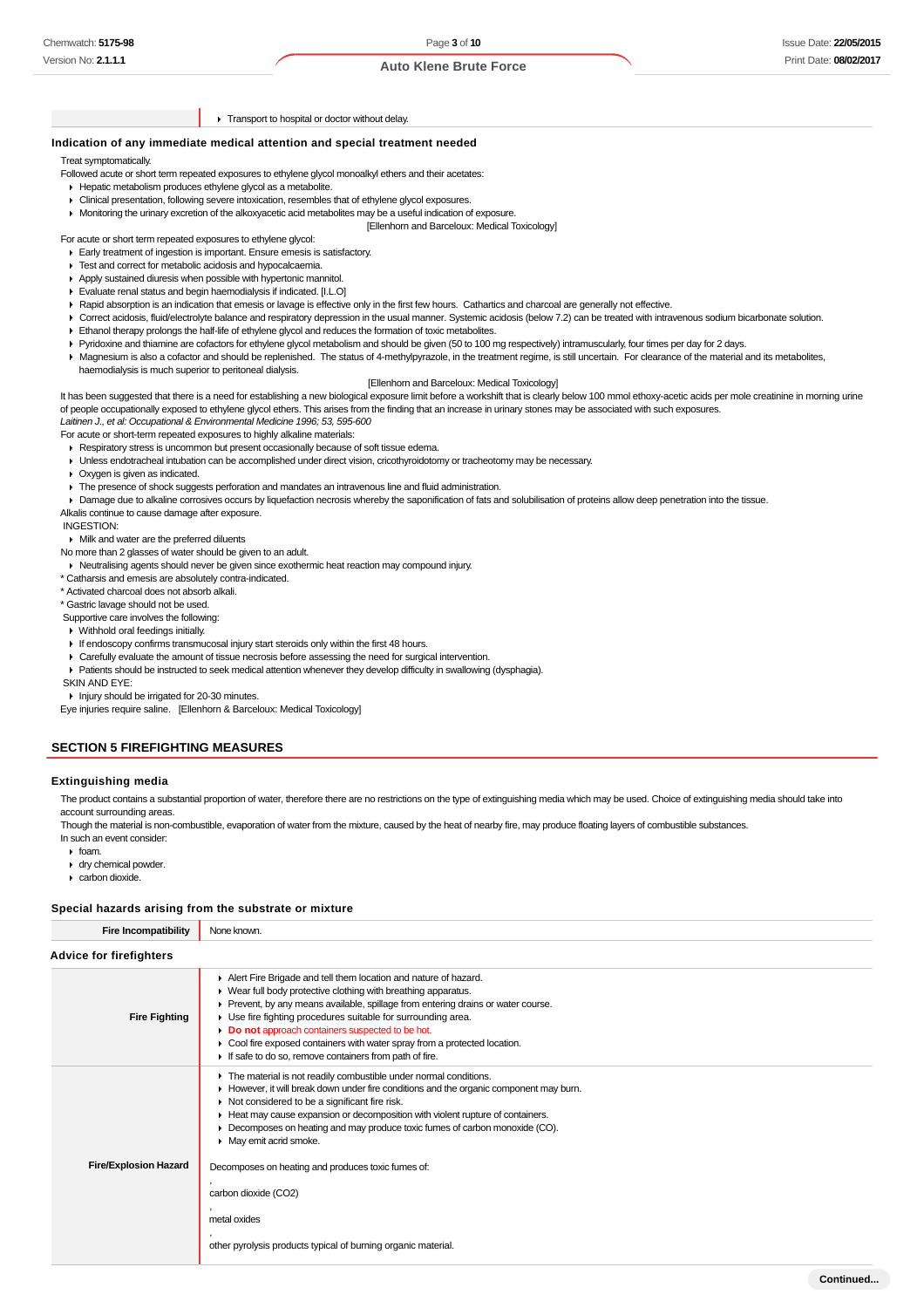**HAZCHEM** 2R

#### **SECTION 6 ACCIDENTAL RELEASE MEASURES**

## **Personal precautions, protective equipment and emergency procedures**

May emit corrosive fumes.

See section 8

#### **Environmental precautions**

See section 12

## **Methods and material for containment and cleaning up**

| <b>Minor Spills</b> | ► Drains for storage or use areas should have retention basins for pH adjustments and dilution of spills before discharge or disposal of material.<br>$\triangleright$ Check regularly for spills and leaks.<br>Clean up all spills immediately.<br>Avoid breathing vapours and contact with skin and eyes.<br>$\triangleright$ Control personal contact with the substance, by using protective equipment.<br>Contain and absorb spill with sand, earth, inert material or vermiculite.<br>$\triangleright$ Wipe up.<br>• Place in a suitable, labelled container for waste disposal. |
|---------------------|----------------------------------------------------------------------------------------------------------------------------------------------------------------------------------------------------------------------------------------------------------------------------------------------------------------------------------------------------------------------------------------------------------------------------------------------------------------------------------------------------------------------------------------------------------------------------------------|
| <b>Major Spills</b> | • Clear area of personnel and move upwind.<br>Alert Fire Brigade and tell them location and nature of hazard.<br>▶ Wear full body protective clothing with breathing apparatus.<br>► Prevent, by any means available, spillage from entering drains or water course.<br>Stop leak if safe to do so.<br>Contain spill with sand, earth or vermiculite.<br>• Collect recoverable product into labelled containers for recycling.                                                                                                                                                         |

Personal Protective Equipment advice is contained in Section 8 of the SDS.

# **SECTION 7 HANDLING AND STORAGE**

## **Precautions for safe handling**

|                   | DO NOT allow clothing wet with material to stay in contact with skin<br>Avoid all personal contact, including inhalation. |
|-------------------|---------------------------------------------------------------------------------------------------------------------------|
| Safe handling     | • Wear protective clothing when risk of exposure occurs.                                                                  |
|                   | • Use in a well-ventilated area.                                                                                          |
|                   | • WARNING: To avoid violent reaction, ALWAYS add material to water and NEVER water to material.                           |
|                   | Avoid smoking, naked lights or ignition sources.                                                                          |
|                   | Avoid contact with incompatible materials.                                                                                |
|                   | ▶ When handling, <b>DO NOT</b> eat, drink or smoke.                                                                       |
|                   | Store in original containers.                                                                                             |
|                   | ▶ Keep containers securely sealed.                                                                                        |
| Other information | Store in a cool, dry, well-ventilated area.                                                                               |
|                   | Store away from incompatible materials and foodstuff containers.                                                          |
|                   | ▶ Protect containers against physical damage and check regularly for leaks.                                               |
|                   | Observe manufacturer's storage and handling recommendations contained within this SDS.                                    |
|                   | <b>DO NOT</b> store near acids, or oxidising agents                                                                       |
|                   | ▶ No smoking, naked lights, heat or ignition sources.                                                                     |
|                   |                                                                                                                           |
|                   | Conditions for safe storage, including any incompatibilities                                                              |

| Suitable container      | Lined metal can, lined metal pail/can.<br>• Plastic pail.<br>• Polyliner drum.<br>• Packing as recommended by manufacturer.<br>• Check all containers are clearly labelled and free from leaks.<br>For low viscosity materials<br>• Drums and jerricans must be of the non-removable head type.<br>• Where a can is to be used as an inner package, the can must have a screwed enclosure.<br>For materials with a viscosity of at least 2680 cSt. (23 deg. C) and solids (between 15 C deg. and 40 deg C.):<br>Removable head packaging;<br>Cans with friction closures and<br>• low pressure tubes and cartridges<br>may be used.<br>Where combination packages are used, and the inner packages are of glass, porcelain or stoneware, there must be sufficient inert cushioning material in<br>contact with inner and outer packages unless the outer packaging is a close fitting moulded plastic box and the substances are not incompatible with the<br>plastic. |
|-------------------------|------------------------------------------------------------------------------------------------------------------------------------------------------------------------------------------------------------------------------------------------------------------------------------------------------------------------------------------------------------------------------------------------------------------------------------------------------------------------------------------------------------------------------------------------------------------------------------------------------------------------------------------------------------------------------------------------------------------------------------------------------------------------------------------------------------------------------------------------------------------------------------------------------------------------------------------------------------------------|
| Storage incompatibility | Avoid strong acids, acid chlorides, acid anhydrides and chloroformates.<br>Avoid contact with copper, aluminium and their alloys.<br>$\blacktriangleright$ Avoid reaction with oxidising agents                                                                                                                                                                                                                                                                                                                                                                                                                                                                                                                                                                                                                                                                                                                                                                        |

# **SECTION 8 EXPOSURE CONTROLS / PERSONAL PROTECTION**

## **Control parameters**

**OCCUPATIONAL EXPOSURE LIMITS (OEL)**

## **INGREDIENT DATA**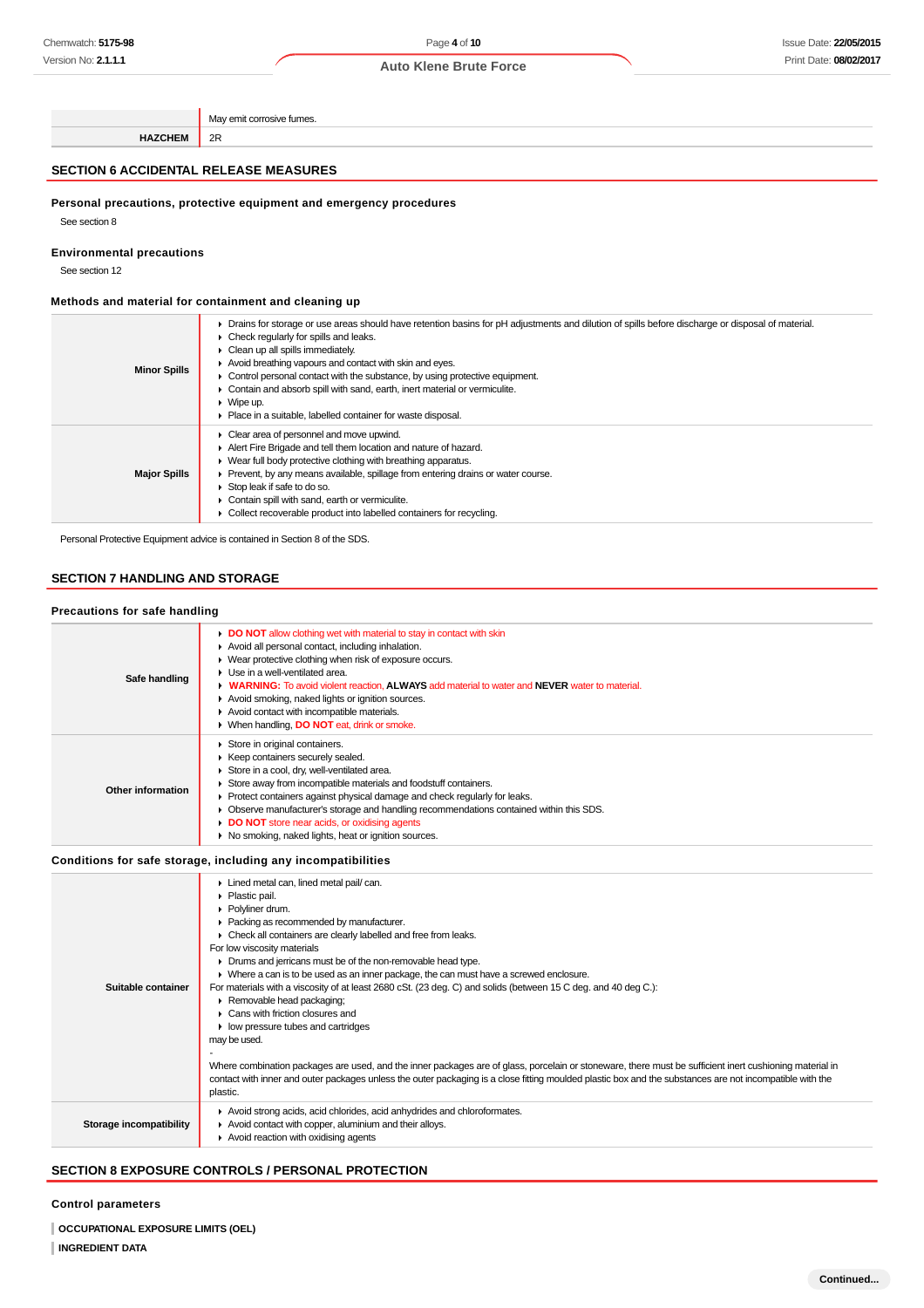| Source                          | Ingredient                           | <b>Material name</b> | <b>TWA</b>    |                     | <b>STEL</b>        |                  | Peak          |          | <b>Notes</b>  |
|---------------------------------|--------------------------------------|----------------------|---------------|---------------------|--------------------|------------------|---------------|----------|---------------|
| Australia Exposure Standards    | ethylene glycol monobutyl ether      | 2-Butoxyethanol      |               | 96.9 mg/m3 / 20 ppm | 242 mg/m3 / 50 ppm |                  | Not Available |          | <b>Sk</b>     |
| Australia Exposure Standards    | potassium hydroxide                  | Potassium hydroxide  | Not Available |                     | Not Available      |                  | $2$ mg/m $3$  |          | Not Available |
| <b>EMERGENCY LIMITS</b>         |                                      |                      |               |                     |                    |                  |               |          |               |
| Ingredient                      | <b>Material name</b>                 |                      |               | TEEL-1              |                    | TEEL-2           |               | TEEL-3   |               |
| ethylene glycol monobutyl ether | Butoxyethanol, 2-; (Glycol ether EB) |                      |               | 60 ppm              |                    | 120 ppm          |               | 700 ppm  |               |
| potassium hydroxide             | Potassium hydroxide                  |                      |               | $0.18$ mg/m $3$     |                    | $2 \text{ mg/m}$ |               | 54 mg/m3 |               |
|                                 |                                      |                      |               |                     |                    |                  |               |          |               |
| Ingredient                      | <b>Original IDLH</b>                 |                      |               | <b>Revised IDLH</b> |                    |                  |               |          |               |
| ethylene glycol monobutyl ether | 700 ppm                              |                      |               | 700 [Unch] ppm      |                    |                  |               |          |               |
| potassium hydroxide             | Not Available                        |                      |               | Not Available       |                    |                  |               |          |               |
| alkaline salts                  | Not Available                        |                      |               | Not Available       |                    |                  |               |          |               |
| non ionic / anionic surfactant  | Not Available                        |                      |               | Not Available       |                    |                  |               |          |               |
| soil suspending agents          | Not Available                        |                      |               | Not Available       |                    |                  |               |          |               |
| dye                             | Not Available                        |                      |               | Not Available       |                    |                  |               |          |               |
| water                           | Not Available                        |                      |               | Not Available       |                    |                  |               |          |               |

#### **Exposure controls**

| Appropriate engineering<br>controls | Engineering controls are used to remove a hazard or place a barrier between the worker and the hazard. Well-designed engineering controls can be highly<br>effective in protecting workers and will typically be independent of worker interactions to provide this high level of protection.<br>The basic types of engineering controls are:<br>Process controls which involve changing the way a job activity or process is done to reduce the risk.<br>Enclosure and/or isolation of emission source which keeps a selected hazard "physically" away from the worker and ventilation that strategically "adds" and<br>"removes" air in the work environment. Ventilation can remove or dilute an air contaminant if designed properly. The design of a ventilation system must match<br>the particular process and chemical or contaminant in use.<br>Employers may need to use multiple types of controls to prevent employee overexposure.                                                                                                                                         |
|-------------------------------------|-----------------------------------------------------------------------------------------------------------------------------------------------------------------------------------------------------------------------------------------------------------------------------------------------------------------------------------------------------------------------------------------------------------------------------------------------------------------------------------------------------------------------------------------------------------------------------------------------------------------------------------------------------------------------------------------------------------------------------------------------------------------------------------------------------------------------------------------------------------------------------------------------------------------------------------------------------------------------------------------------------------------------------------------------------------------------------------------|
| <b>Personal protection</b>          |                                                                                                                                                                                                                                                                                                                                                                                                                                                                                                                                                                                                                                                                                                                                                                                                                                                                                                                                                                                                                                                                                         |
| Eye and face protection             | ▶ Safety glasses with unperforated side shields may be used where continuous eye protection is desirable, as in laboratories; spectacles are not sufficient<br>where complete eye protection is needed such as when handling bulk-quantities, where there is a danger of splashing, or if the material may be under<br>pressure.<br>• Chemical goggles whenever there is a danger of the material coming in contact with the eyes; goggles must be properly fitted.<br>Full face shield (20 cm, 8 in minimum) may be required for supplementary but never for primary protection of eyes; these afford face protection.<br>Alternatively a gas mask may replace splash goggles and face shields.<br>• Contact lenses may pose a special hazard; soft contact lenses may absorb and concentrate irritants. A written policy document, describing the wearing of<br>lenses or restrictions on use, should be created for each workplace or task. This should include a review of lens absorption and adsorption for the class of<br>chemicals in use and an account of injury experience. |
| <b>Skin protection</b>              | See Hand protection below                                                                                                                                                                                                                                                                                                                                                                                                                                                                                                                                                                                                                                                                                                                                                                                                                                                                                                                                                                                                                                                               |
| Hands/feet protection               | Elbow length PVC gloves<br>Wear safety footwear.<br>• When handling corrosive liquids, wear trousers or overalls outside of boots, to avoid spills entering boots.<br>The selection of suitable gloves does not only depend on the material, but also on further marks of quality which vary from manufacturer to manufacturer. Where<br>the chemical is a preparation of several substances, the resistance of the glove material can not be calculated in advance and has therefore to be checked prior<br>to the application.<br>The exact break through time for substances has to be obtained from the manufacturer of the protective gloves and has to be observed when making a final<br>choice.<br>Personal hygiene is a key element of effective hand care. Gloves must only be worn on clean hands. After using gloves, hands should be washed and dried<br>thoroughly. Application of a non-perfumed moisturizer is recommended.                                                                                                                                             |
| <b>Body protection</b>              | See Other protection below                                                                                                                                                                                                                                                                                                                                                                                                                                                                                                                                                                                                                                                                                                                                                                                                                                                                                                                                                                                                                                                              |
| Other protection                    | • Overalls.<br>PVC Apron.<br>PVC protective suit may be required if exposure severe.<br>Eyewash unit.<br>Ensure there is ready access to a safety shower.                                                                                                                                                                                                                                                                                                                                                                                                                                                                                                                                                                                                                                                                                                                                                                                                                                                                                                                               |
| <b>Thermal hazards</b>              | Not Available                                                                                                                                                                                                                                                                                                                                                                                                                                                                                                                                                                                                                                                                                                                                                                                                                                                                                                                                                                                                                                                                           |

## **Recommended material(s)**

**GLOVE SELECTION INDEX**

Glove selection is based on a modified presentation of the:

 **"Forsberg Clothing Performance Index".**

 The effect(s) of the following substance(s) are taken into account in the **computergenerated** selection:

## Auto Klene Brute Force

| Material          | <b>CPI</b> |
|-------------------|------------|
| <b>BUTYL</b>      | А          |
| <b>NEOPRENE</b>   | в          |
| NAT+NEOPR+NITRILE | С          |
| NATURAL RUBBER    | C          |

## **Respiratory protection**

Type AK-P Filter of sufficient capacity. (AS/NZS 1716 & 1715, EN 143:2000 & 149:2001, ANSI Z88 or national equivalent)

Where the concentration of gas/particulates in the breathing zone, approaches or exceeds the "Exposure Standard" (or ES), respiratory protection is required. Degree of protection varies with both face-piece and Class of filter; the nature of protection varies with Type of filter.

| <b>Required Minimum</b><br><b>Protection Factor</b> | <b>Half-Face</b><br>Respirator     | <b>Full-Face</b><br>Respirator | <b>Powered Air</b><br>Respirator        |
|-----------------------------------------------------|------------------------------------|--------------------------------|-----------------------------------------|
| up to $5 \times ES$                                 | AK-AUS / Class<br>1 P <sub>2</sub> | -                              | AK-PAPR-AUS /<br>Class 1 P <sub>2</sub> |
| up to $25 \times ES$                                | Air-line*                          | AK-2 P2                        | AK-PAPR-2 P2                            |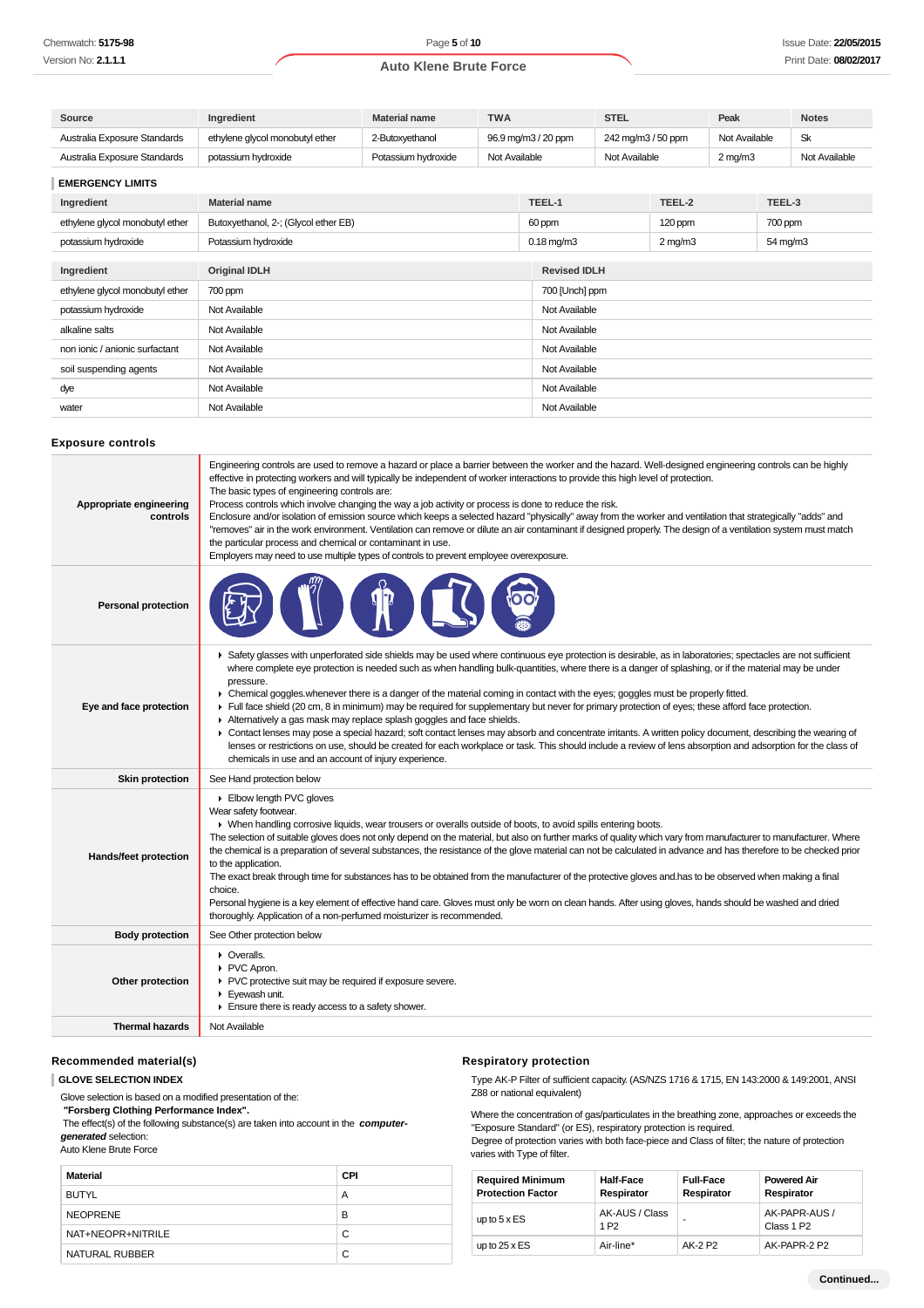Page **6** of **10**

## **Auto Klene Brute Force**

| NATURAL+NEOPRENE | C         |
|------------------|-----------|
| <b>NITRILE</b>   | C         |
| NITRILE+PVC      | C         |
| PE/EVAL/PE       | C         |
| <b>PVA</b>       | C         |
| <b>PVC</b>       | C         |
| SARANEX-23       | C         |
| <b>VITON</b>     | C         |
| ##potassium      | hydroxide |

\* CPI - Chemwatch Performance Index

A: Best Selection

B: Satisfactory; may degrade after 4 hours continuous immersion

C: Poor to Dangerous Choice for other than short term immersion

**NOTE**: As a series of factors will influence the actual performance of the glove, a final selection must be based on detailed observation. -

\* Where the glove is to be used on a short term, casual or infrequent basis, factors such as "feel" or convenience (e.g. disposability), may dictate a choice of gloves which might otherwise be unsuitable following long-term or frequent use. A qualified practitioner should be consulted.

#### **SECTION 9 PHYSICAL AND CHEMICAL PROPERTIES**

#### **Information on basic physical and chemical properties**

| up to $50 \times ES$ | - | AK-3 P2    |   |
|----------------------|---|------------|---|
| $50+ x ES$           | - | Air-line** | - |

#### ^ - Full-face

A(All classes) = Organic vapours, B AUS or B1 = Acid gasses, B2 = Acid gas or hydrogen cyanide(HCN), B3 = Acid gas or hydrogen cyanide(HCN), E = Sulfur dioxide(SO2), G = Agricultural chemicals, K = Ammonia(NH3), Hg = Mercury, NO = Oxides of nitrogen, MB = Methyl bromide, AX = Low boiling point organic compounds(below 65 degC)

Cartridge respirators should never be used for emergency ingress or in areas of unknown vapour concentrations or oxygen content. The wearer must be warned to leave the contaminated area immediately on detecting any odours through the respirator. The odour may indicate that the mask is not functioning properly, that the vapour concentration is too high, or that the mask is not properly fitted. Because of these limitations, only restricted use of cartridge respirators is considered appropriate.

| <b>Physical state</b><br>Liquid<br>Relative density (Water = 1)<br>1.03-1.05<br><b>Partition coefficient</b><br>Odour<br>Not Available<br>Not Available<br>n-octanol / water<br>Auto-ignition temperature<br>Not Applicable<br><b>Odour threshold</b><br>Not Available<br>$(^{\circ}C)$<br>Decomposition<br>12.5-13.5<br>Not Available<br>pH (as supplied)<br>temperature<br>Melting point / freezing<br>Not Available<br>Not Available<br><b>Viscosity (cSt)</b><br>point (°C)<br>Initial boiling point and<br>>100<br>Molecular weight (g/mol)<br>Not Applicable<br>boiling range (°C)<br>Flash point (°C)<br>Not Applicable<br>Not Available<br><b>Taste</b> | Appearance              | Clear dark brown liquid with a slight glycol odour; mixes with water. |                             |               |
|-----------------------------------------------------------------------------------------------------------------------------------------------------------------------------------------------------------------------------------------------------------------------------------------------------------------------------------------------------------------------------------------------------------------------------------------------------------------------------------------------------------------------------------------------------------------------------------------------------------------------------------------------------------------|-------------------------|-----------------------------------------------------------------------|-----------------------------|---------------|
|                                                                                                                                                                                                                                                                                                                                                                                                                                                                                                                                                                                                                                                                 |                         |                                                                       |                             |               |
|                                                                                                                                                                                                                                                                                                                                                                                                                                                                                                                                                                                                                                                                 |                         |                                                                       |                             |               |
|                                                                                                                                                                                                                                                                                                                                                                                                                                                                                                                                                                                                                                                                 |                         |                                                                       |                             |               |
|                                                                                                                                                                                                                                                                                                                                                                                                                                                                                                                                                                                                                                                                 |                         |                                                                       |                             |               |
|                                                                                                                                                                                                                                                                                                                                                                                                                                                                                                                                                                                                                                                                 |                         |                                                                       |                             |               |
|                                                                                                                                                                                                                                                                                                                                                                                                                                                                                                                                                                                                                                                                 |                         |                                                                       |                             |               |
|                                                                                                                                                                                                                                                                                                                                                                                                                                                                                                                                                                                                                                                                 |                         |                                                                       |                             |               |
|                                                                                                                                                                                                                                                                                                                                                                                                                                                                                                                                                                                                                                                                 |                         |                                                                       |                             |               |
|                                                                                                                                                                                                                                                                                                                                                                                                                                                                                                                                                                                                                                                                 | <b>Evaporation rate</b> | Not Available                                                         | <b>Explosive properties</b> | Not Available |
| Flammability<br>Not Applicable<br>Not Available<br><b>Oxidising properties</b>                                                                                                                                                                                                                                                                                                                                                                                                                                                                                                                                                                                  |                         |                                                                       |                             |               |
| Surface Tension (dyn/cm or<br>Not Available<br>Upper Explosive Limit (%)<br>Not Applicable<br>$mN/m$ )                                                                                                                                                                                                                                                                                                                                                                                                                                                                                                                                                          |                         |                                                                       |                             |               |
| Lower Explosive Limit (%)<br>Not Applicable<br><b>Volatile Component (%vol)</b><br>73-75                                                                                                                                                                                                                                                                                                                                                                                                                                                                                                                                                                        |                         |                                                                       |                             |               |
| Vapour pressure (kPa)<br>Not Available<br>Not Available<br>Gas group                                                                                                                                                                                                                                                                                                                                                                                                                                                                                                                                                                                            |                         |                                                                       |                             |               |
| Solubility in water (g/L)<br>Miscible<br>pH as a solution (1%)<br>Not Available                                                                                                                                                                                                                                                                                                                                                                                                                                                                                                                                                                                 |                         |                                                                       |                             |               |
| Vapour density ( $Air = 1$ )<br>Not Available<br>VOC g/L<br>Not Available                                                                                                                                                                                                                                                                                                                                                                                                                                                                                                                                                                                       |                         |                                                                       |                             |               |

## **SECTION 10 STABILITY AND REACTIVITY**

| Reactivity                            | See section 7                                                                                                                           |
|---------------------------------------|-----------------------------------------------------------------------------------------------------------------------------------------|
| <b>Chemical stability</b>             | Unstable in the presence of incompatible materials.<br>▸<br>▶ Product is considered stable.<br>Hazardous polymerisation will not occur. |
| Possibility of hazardous<br>reactions | See section 7                                                                                                                           |
| <b>Conditions to avoid</b>            | See section 7                                                                                                                           |
| Incompatible materials                | See section 7                                                                                                                           |
| Hazardous decomposition<br>products   | See section 5                                                                                                                           |

#### **SECTION 11 TOXICOLOGICAL INFORMATION**

#### **Information on toxicological effects**

**Inhaled** Inhaling corrosive bases may irritate the respiratory tract. Symptoms include cough, choking, pain and damage to the mucous membrane. Not normally a hazard due to non-volatile nature of product **Ingestion** Ingestion of alkaline corrosives may produce burns around the mouth, ulcerations and swellings of the mucous membranes, profuse saliva production, with an inability to speak or swallow. Both the oesophagus and stomach may experience burning pain; vomiting and diarrhoea may follow. Accidental ingestion of the material may be damaging to the health of the individual. Ingestion may result in nausea, abdominal irritation, pain and vomiting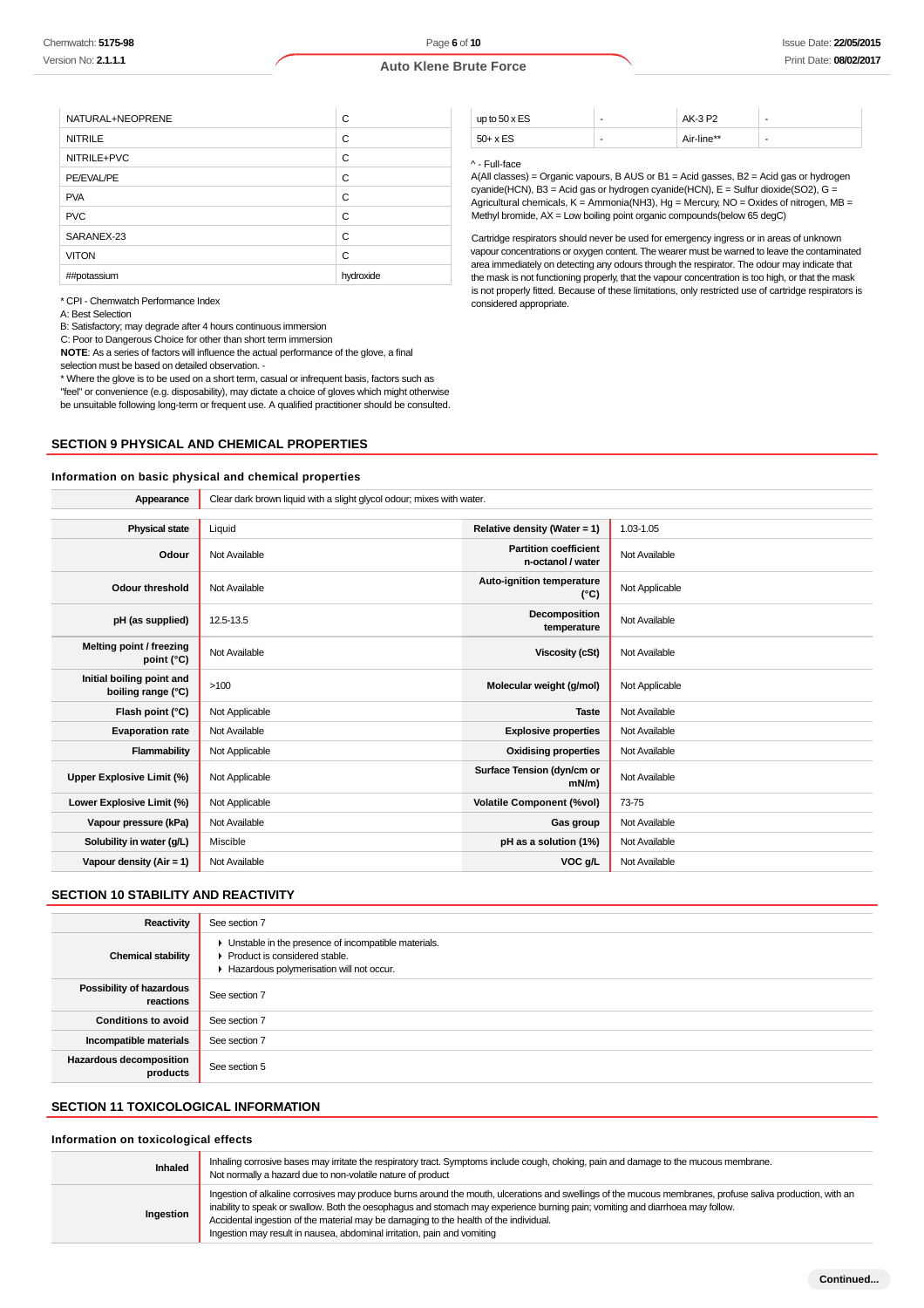| <b>Skin Contact</b>           | The material can produce severe chemical burns following direct contact with the skin.<br>Potassium hydroxide burns are not immediately painful; onset of pain may be delayed minutes or hours; thus care should be taken to avoid contamination of<br>gloves and boots.<br>Skin contact with alkaline corrosives may produce severe pain and burns; brownish stains may develop. The corroded area may be soft, gelatinous and necrotic;<br>tissue destruction may be deep.<br>Open cuts, abraded or irritated skin should not be exposed to this material<br>Entry into the blood-stream, through, for example, cuts, abrasions or lesions, may produce systemic injury with harmful effects. Examine the skin prior to the use<br>of the material and ensure that any external damage is suitably protected.                                                                                                                                                                                                                               |                                                                                                                                                                |  |  |
|-------------------------------|-----------------------------------------------------------------------------------------------------------------------------------------------------------------------------------------------------------------------------------------------------------------------------------------------------------------------------------------------------------------------------------------------------------------------------------------------------------------------------------------------------------------------------------------------------------------------------------------------------------------------------------------------------------------------------------------------------------------------------------------------------------------------------------------------------------------------------------------------------------------------------------------------------------------------------------------------------------------------------------------------------------------------------------------------|----------------------------------------------------------------------------------------------------------------------------------------------------------------|--|--|
| Eve                           | If applied to the eyes, this material causes severe eye damage.<br>Direct eye contact with corrosive bases can cause pain and burns. There may be swelling, epithelium destruction, clouding of the cornea and inflammation of<br>the iris. Mild cases often resolve; severe cases can be prolonged with complications such as persistent swelling, scarring, permanent cloudiness, bulging of<br>the eye, cataracts, eyelids glued to the eyeball and blindness.                                                                                                                                                                                                                                                                                                                                                                                                                                                                                                                                                                             |                                                                                                                                                                |  |  |
| <b>Chronic</b>                | jaw. Bronchial irritation, with cough, and frequent attacks of bronchial pneumonia may ensue.<br>Long-term exposure to respiratory irritants may result in disease of the airways involving difficult breathing and related systemic problems.<br>Substance accumulation, in the human body, may occur and may cause some concern following repeated or long-term occupational exposure.<br>There is some evidence from animal testing that exposure to this material may result in toxic effects to the unborn baby.<br>Based on experience with similar materials, there is a possibility that exposure to the material may reduce fertility in humans at levels which do not cause other<br>toxic effects.<br>There has been some concern that this material can cause cancer or mutations but there is not enough data to make an assessment.<br>Ethylene glycol esters and their ethers cause wasting of the testicles, reproductive changes, infertility and changes to kidney function. Shorter chain<br>compounds are more dangerous. | Repeated or prolonged exposure to corrosives may result in the erosion of teeth, inflammatory and ulcerative changes in the mouth and necrosis (rarely) of the |  |  |
|                               |                                                                                                                                                                                                                                                                                                                                                                                                                                                                                                                                                                                                                                                                                                                                                                                                                                                                                                                                                                                                                                               |                                                                                                                                                                |  |  |
| <b>Auto Klene Brute Force</b> | <b>TOXICITY</b><br>Not Available                                                                                                                                                                                                                                                                                                                                                                                                                                                                                                                                                                                                                                                                                                                                                                                                                                                                                                                                                                                                              | <b>IRRITATION</b><br>Not Available                                                                                                                             |  |  |
|                               |                                                                                                                                                                                                                                                                                                                                                                                                                                                                                                                                                                                                                                                                                                                                                                                                                                                                                                                                                                                                                                               |                                                                                                                                                                |  |  |
|                               | <b>TOXICITY</b>                                                                                                                                                                                                                                                                                                                                                                                                                                                                                                                                                                                                                                                                                                                                                                                                                                                                                                                                                                                                                               | <b>IRRITATION</b>                                                                                                                                              |  |  |
| ethylene glycol monobutyl     | dermal (rat) LD50: >2000 mg/kg <sup>[1]</sup>                                                                                                                                                                                                                                                                                                                                                                                                                                                                                                                                                                                                                                                                                                                                                                                                                                                                                                                                                                                                 | Eye (rabbit): 100 mg SEVERE                                                                                                                                    |  |  |
| ether                         | Inhalation (rat) LC50: 450 ppm/4hr <sup>[2]</sup>                                                                                                                                                                                                                                                                                                                                                                                                                                                                                                                                                                                                                                                                                                                                                                                                                                                                                                                                                                                             | Eye (rabbit): 100 mg/24h-moderate                                                                                                                              |  |  |
|                               | Oral (rat) LD50: 250 mg/kg <sup>[2]</sup>                                                                                                                                                                                                                                                                                                                                                                                                                                                                                                                                                                                                                                                                                                                                                                                                                                                                                                                                                                                                     | Skin (rabbit): 500 mg, open; mild                                                                                                                              |  |  |
|                               | <b>TOXICITY</b>                                                                                                                                                                                                                                                                                                                                                                                                                                                                                                                                                                                                                                                                                                                                                                                                                                                                                                                                                                                                                               | <b>IRRITATION</b>                                                                                                                                              |  |  |
|                               | Oral (rat) LD50: 273 mg/kg <sup>[2]</sup>                                                                                                                                                                                                                                                                                                                                                                                                                                                                                                                                                                                                                                                                                                                                                                                                                                                                                                                                                                                                     | Eye (rabbit):1mg/24h rinse-moderate                                                                                                                            |  |  |
| potassium hydroxide           |                                                                                                                                                                                                                                                                                                                                                                                                                                                                                                                                                                                                                                                                                                                                                                                                                                                                                                                                                                                                                                               | Skin (human): 50 mg/24h SEVERE                                                                                                                                 |  |  |
|                               |                                                                                                                                                                                                                                                                                                                                                                                                                                                                                                                                                                                                                                                                                                                                                                                                                                                                                                                                                                                                                                               | Skin (rabbit): 50 mg/24h SEVERE                                                                                                                                |  |  |
|                               | <b>TOXICITY</b>                                                                                                                                                                                                                                                                                                                                                                                                                                                                                                                                                                                                                                                                                                                                                                                                                                                                                                                                                                                                                               | <b>IRRITATION</b>                                                                                                                                              |  |  |
| water                         | Oral (rat) LD50: >90000 mg/kg <sup>[2]</sup>                                                                                                                                                                                                                                                                                                                                                                                                                                                                                                                                                                                                                                                                                                                                                                                                                                                                                                                                                                                                  | Not Available                                                                                                                                                  |  |  |
|                               |                                                                                                                                                                                                                                                                                                                                                                                                                                                                                                                                                                                                                                                                                                                                                                                                                                                                                                                                                                                                                                               |                                                                                                                                                                |  |  |

1. Value obtained from Europe ECHA Registered Substances - Acute toxicity 2.\* Value obtained from manufacturer's SDS. Unless otherwise specified data<br>extracted from RTECS - Register of Toxic Effect of chemical Substances

|                                                  | The material may produce severe irritation to the eye causing pronounced inflammation. Repeated or prolonged exposure to irritants may produce<br>conjunctivitis.                                                                                                                                                                                                                                                                                                                                                                                                                                                                                                                                                                                                                                                                                                                                                                                                                                                                                                                                                                                                                                                                                                                                                                                                                                                     |
|--------------------------------------------------|-----------------------------------------------------------------------------------------------------------------------------------------------------------------------------------------------------------------------------------------------------------------------------------------------------------------------------------------------------------------------------------------------------------------------------------------------------------------------------------------------------------------------------------------------------------------------------------------------------------------------------------------------------------------------------------------------------------------------------------------------------------------------------------------------------------------------------------------------------------------------------------------------------------------------------------------------------------------------------------------------------------------------------------------------------------------------------------------------------------------------------------------------------------------------------------------------------------------------------------------------------------------------------------------------------------------------------------------------------------------------------------------------------------------------|
|                                                  | The material may cause skin irritation after prolonged or repeated exposure and may produce on contact skin redness, swelling, the production of vesicles,<br>scaling and thickening of the skin.                                                                                                                                                                                                                                                                                                                                                                                                                                                                                                                                                                                                                                                                                                                                                                                                                                                                                                                                                                                                                                                                                                                                                                                                                     |
|                                                  | For ethylene glycol monoalkyl ethers and their acetates (EGMAEs):                                                                                                                                                                                                                                                                                                                                                                                                                                                                                                                                                                                                                                                                                                                                                                                                                                                                                                                                                                                                                                                                                                                                                                                                                                                                                                                                                     |
|                                                  | Typical members of this category are ethylene glycol propylene ether (EGPE), ethylene glycol butyl ether (EGBE) and ethylene glycol hexyl ether (EGHE) and<br>their acetates.                                                                                                                                                                                                                                                                                                                                                                                                                                                                                                                                                                                                                                                                                                                                                                                                                                                                                                                                                                                                                                                                                                                                                                                                                                         |
|                                                  | EGMAEs are substrates for alcohol dehydrogenase isozyme ADH-3, which catalyzes the conversion of their terminal alcohols to aldehydes (which are<br>transient metabolites). Further, rapid conversion of the aldehydes by aldehyde dehydrogenase produces alkoxyacetic acids, which are the predominant urinary<br>metabolites of mono substituted glycol ethers.                                                                                                                                                                                                                                                                                                                                                                                                                                                                                                                                                                                                                                                                                                                                                                                                                                                                                                                                                                                                                                                     |
| <b>ETHYLENE GLYCOL</b><br><b>MONOBUTYL ETHER</b> | Acute Toxicity: Oral LD50 values in rats for all category members range from 739 (EGHE) to 3089 mg/kg bw (EGPE), with values increasing with decreasing<br>molecular weight. Four to six hour acute inhalation toxicity studies were conducted for these chemicals in rats at the highest vapour concentrations practically<br>achievable. Values range from LC0 > 85 ppm (508 mg/m3) for EGHE, LC50 > 400ppm (2620 mg/m3) for EGBEA to LC50 > 2132 ppm (9061 mg/m3) for<br>EGPE. No lethality was observed for any of these materials under these conditions.<br>Exposure of pregnant rats to ethylene glycol monobutyl ether (2-butoxyethanol) at 100 ppm or rabbits at 200 ppm during organogenesis resulted in maternal<br>toxicity and embryotoxicity including a decreased number of viable implantations per litter. Slight foetoxicity in the form of poorly ossified or unossified skeletal<br>elements was also apparent in rats. Teratogenic effects were not observed in other species.<br>At least one researcher has stated that the reproductive effects were less than that of other monoalkyl ethers of ethylene glycol.<br>Chronic exposure may cause anaemia, macrocytosis, abnormally large red cells and abnormal red cell fragility.<br>Exposure of male and female rats and mice for 14 weeks to 2 years produced a regenerative haemolytic anaemia and subsequent effects on the haemopoietic |
|                                                  | system in rats and mice. In addition, 2-butoxyethanol exposures caused increases in the incidence of neoplasms and nonneoplastic lesions (1).<br>For ethylene glycol:<br>Ethylene glycol is quickly and extensively absorbed through the gastrointestinal tract. Limited information suggests that it is also absorbed through the<br>respiratory tract; dermal absorption is apparently slow. Following absorption, ethylene glycol is distributed throughout the body according to total body water. In<br>most mammalian species, including humans, ethylene glycol is initially metabolised by alcohol.<br>dehydrogenase to form glycolaldehyde, which is rapidly converted to glycolic acid and glyoxal by aldehyde oxidase and aldehyde dehydrogenase. These<br>metabolites are oxidised to glyoxylate; glyoxylate may be further metabolised to formic acid, oxalic acid, and glycine. Breakdown of both glycine and formic acid<br>can generate CO2, which is one of the major elimination products of ethylene glycol.<br>NOTE: Changes in kidney, liver, spleen and lungs are observed in animals exposed to high concentrations of this substance by all routes. ** ASCC (NZ) SDS                                                                                                                                                                                                                          |
| <b>POTASSIUM HYDROXIDE</b>                       | Asthma-like symptoms may continue for months or even years after exposure to the material ceases. This may be due to a non-allergenic condition known as<br>reactive airways dysfunction syndrome (RADS) which can occur following exposure to high levels of highly irritating compound. Key criteria for the diagnosis<br>of RADS include the absence of preceding respiratory disease, in a non-atopic individual, with abrupt onset of persistent asthma-like symptoms within minutes<br>to hours of a documented exposure to the irritant. A reversible airflow pattern, on spirometry, with the presence of moderate to severe bronchial hyperreactivity<br>on methacholine challenge testing and the lack of minimal lymphocytic inflammation, without eosinophilia, have also been included in the criteria for diagnosis                                                                                                                                                                                                                                                                                                                                                                                                                                                                                                                                                                                     |
|                                                  |                                                                                                                                                                                                                                                                                                                                                                                                                                                                                                                                                                                                                                                                                                                                                                                                                                                                                                                                                                                                                                                                                                                                                                                                                                                                                                                                                                                                                       |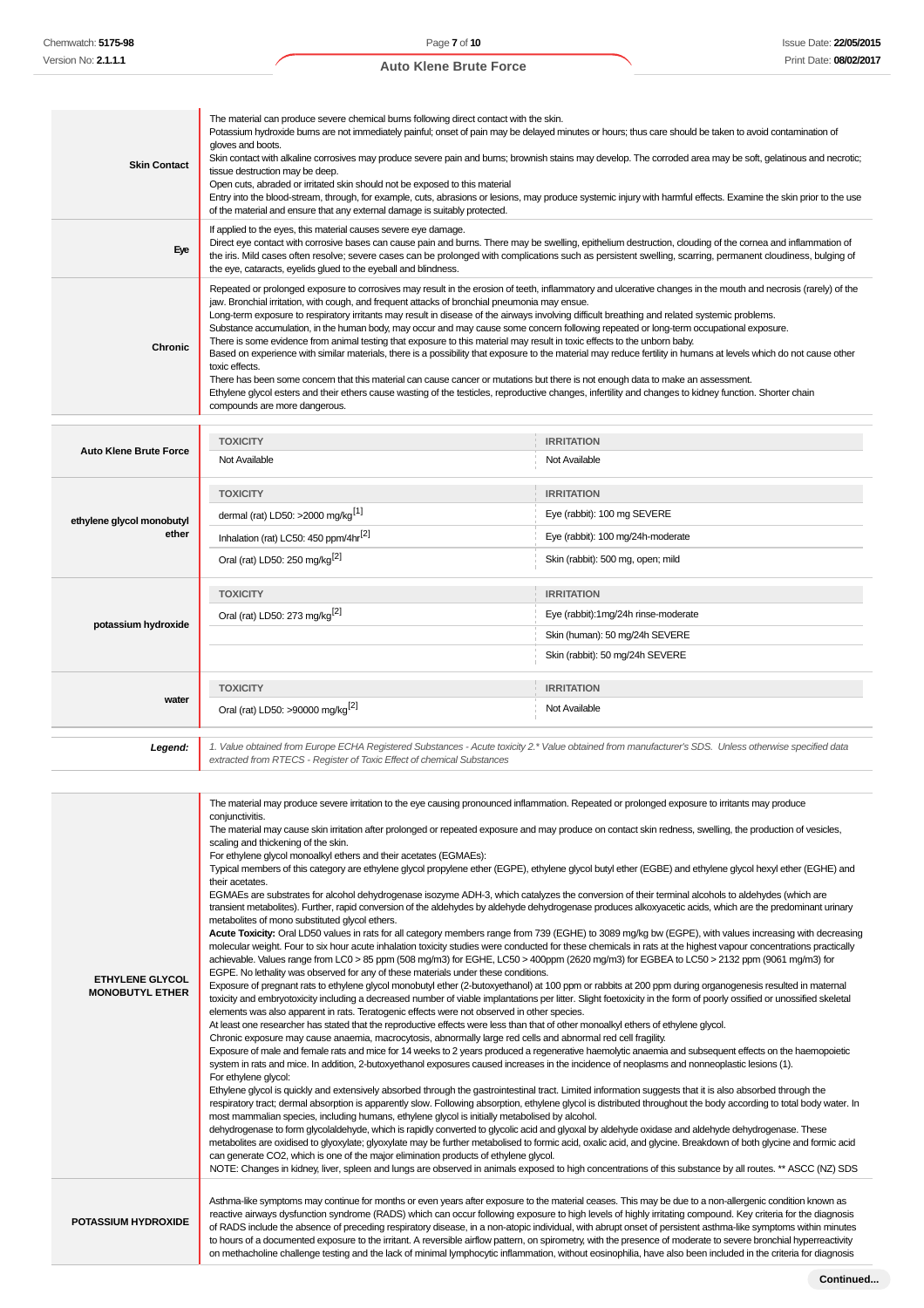|                                             | of RADS. RADS (or asthma) following an irritating inhalation is an infrequent disorder with rates related to the concentration of and duration of exposure to the<br>irritating substance. Industrial bronchitis, on the other hand, is a disorder that occurs as result of exposure due to high concentrations of irritating substance<br>(often particulate in nature) and is completely reversible after exposure ceases. The disorder is characterised by dyspnea, cough and mucus production.<br>The material may produce moderate eye irritation leading to inflammation. Repeated or prolonged exposure to irritants may produce conjunctivitis.<br>The material may cause severe skin irritation after prolonged or repeated exposure and may produce on contact skin redness, swelling, the production of<br>vesicles, scaling and thickening of the skin. Repeated exposures may produce severe ulceration. |                                 |                                                                                                                                                           |
|---------------------------------------------|-----------------------------------------------------------------------------------------------------------------------------------------------------------------------------------------------------------------------------------------------------------------------------------------------------------------------------------------------------------------------------------------------------------------------------------------------------------------------------------------------------------------------------------------------------------------------------------------------------------------------------------------------------------------------------------------------------------------------------------------------------------------------------------------------------------------------------------------------------------------------------------------------------------------------|---------------------------------|-----------------------------------------------------------------------------------------------------------------------------------------------------------|
| <b>WATER</b>                                | No significant acute toxicological data identified in literature search.                                                                                                                                                                                                                                                                                                                                                                                                                                                                                                                                                                                                                                                                                                                                                                                                                                              |                                 |                                                                                                                                                           |
| <b>Acute Toxicity</b>                       | N                                                                                                                                                                                                                                                                                                                                                                                                                                                                                                                                                                                                                                                                                                                                                                                                                                                                                                                     | Carcinogenicity                 | ◎                                                                                                                                                         |
| <b>Skin Irritation/Corrosion</b>            |                                                                                                                                                                                                                                                                                                                                                                                                                                                                                                                                                                                                                                                                                                                                                                                                                                                                                                                       | <b>Reproductivity</b>           | ₪                                                                                                                                                         |
| <b>Serious Eye</b><br>Damage/Irritation     |                                                                                                                                                                                                                                                                                                                                                                                                                                                                                                                                                                                                                                                                                                                                                                                                                                                                                                                       | <b>STOT - Single Exposure</b>   | $\circlearrowright$                                                                                                                                       |
| <b>Respiratory or Skin</b><br>sensitisation | ⊚                                                                                                                                                                                                                                                                                                                                                                                                                                                                                                                                                                                                                                                                                                                                                                                                                                                                                                                     | <b>STOT - Repeated Exposure</b> | ◎                                                                                                                                                         |
| <b>Mutagenicity</b>                         | $\circlearrowright$                                                                                                                                                                                                                                                                                                                                                                                                                                                                                                                                                                                                                                                                                                                                                                                                                                                                                                   | <b>Aspiration Hazard</b>        | Q                                                                                                                                                         |
|                                             |                                                                                                                                                                                                                                                                                                                                                                                                                                                                                                                                                                                                                                                                                                                                                                                                                                                                                                                       | Legend:                         | $\blacktriangleright$ - Data available but does not fill the criteria for classification<br>$\blacktriangleright$ - Data available to make classification |

 $\bigcirc$  – Data Not Available to make classification

## **SECTION 12 ECOLOGICAL INFORMATION**

## **Toxicity**

| Ingredient                         | Endpoint                                                                                                                                                                                                                                                                                                                                                                                 | <b>Test Duration (hr)</b> | <b>Species</b>                | Value        | Source |
|------------------------------------|------------------------------------------------------------------------------------------------------------------------------------------------------------------------------------------------------------------------------------------------------------------------------------------------------------------------------------------------------------------------------------------|---------------------------|-------------------------------|--------------|--------|
| ethylene glycol monobutyl<br>ether | <b>LC50</b>                                                                                                                                                                                                                                                                                                                                                                              | 96                        | Fish                          | 222.042mg/L  | 3      |
| ethylene glycol monobutyl<br>ether | EC50                                                                                                                                                                                                                                                                                                                                                                                     | 48                        | Crustacea                     | >1000mg/L    | 4      |
| ethylene glycol monobutyl<br>ether | EC50                                                                                                                                                                                                                                                                                                                                                                                     | 96                        | Algae or other aquatic plants | 1081.644mg/L | 3      |
| ethylene glycol monobutyl<br>ether | EC50                                                                                                                                                                                                                                                                                                                                                                                     | 384                       | Crustacea                     | 51.539mg/L   | 3      |
| ethylene glycol monobutyl<br>ether | <b>NOEC</b>                                                                                                                                                                                                                                                                                                                                                                              | 96                        | Crustacea                     | 1000mg/L     | 4      |
| potassium hydroxide                | <b>LC50</b>                                                                                                                                                                                                                                                                                                                                                                              | 96                        | Fish                          | 80mg/L       | 4      |
| potassium hydroxide                | <b>NOEC</b>                                                                                                                                                                                                                                                                                                                                                                              | 96                        | Fish                          | 56mg/L       | 2      |
| Legend:                            | Extracted from 1. IUCLID Toxicity Data 2. Europe ECHA Registered Substances - Ecotoxicological Information - Aquatic Toxicity 3. EPIWIN Suite V3.12 -<br>Aquatic Toxicity Data (Estimated) 4. US EPA, Ecotox database - Aquatic Toxicity Data 5. ECETOC Aquatic Hazard Assessment Data 6. NITE (Japan) -<br>Bioconcentration Data 7. METI (Japan) - Bioconcentration Data 8. Vendor Data |                           |                               |              |        |

Prevent, by any means available, spillage from entering drains or water courses. **DO NOT** discharge into sewer or waterways.

## **Persistence and degradability**

| Ingredient                      | Persistence: Water/Soil           | Persistence: Air              |
|---------------------------------|-----------------------------------|-------------------------------|
| ethylene glycol monobutyl ether | $\vert$ LOW (Half-life = 56 days) | LOW (Half-life $= 1.37$ days) |
| water                           | LOW                               | LOW.                          |

## **Bioaccumulative potential**

| Ingredient                      | <b>Bioaccumulation</b>  |
|---------------------------------|-------------------------|
| ethylene glycol monobutyl ether | LOW (BCF = $2.51$ )     |
| water                           | LOW (LogKOW = $-1.38$ ) |

# **Mobility in soil**

| Ingredient                      | <b>Mobility</b>      |
|---------------------------------|----------------------|
| ethylene glycol monobutyl ether | $HIGH (KOC = 1)$     |
| water                           | LOW ( $KOC = 14.3$ ) |

## **SECTION 13 DISPOSAL CONSIDERATIONS**

## **Waste treatment methods**

| <b>Product / Packaging</b><br>disposal | Legislation addressing waste disposal requirements may differ by country, state and/ or territory. Each user must refer to laws operating in their area. In some<br>areas, certain wastes must be tracked.<br>A Hierarchy of Controls seems to be common - the user should investigate:<br>Reduction<br>$\triangleright$ Reuse<br>$\triangleright$ Recvoling<br>▶ Disposal (if all else fails)<br>This material may be recycled if unused, or if it has not been contaminated so as to make it unsuitable for its intended use. If it has been contaminated, it may be<br>possible to reclaim the product by filtration, distillation or some other means. Shelf life considerations should also be applied in making decisions of this type. |
|----------------------------------------|-----------------------------------------------------------------------------------------------------------------------------------------------------------------------------------------------------------------------------------------------------------------------------------------------------------------------------------------------------------------------------------------------------------------------------------------------------------------------------------------------------------------------------------------------------------------------------------------------------------------------------------------------------------------------------------------------------------------------------------------------|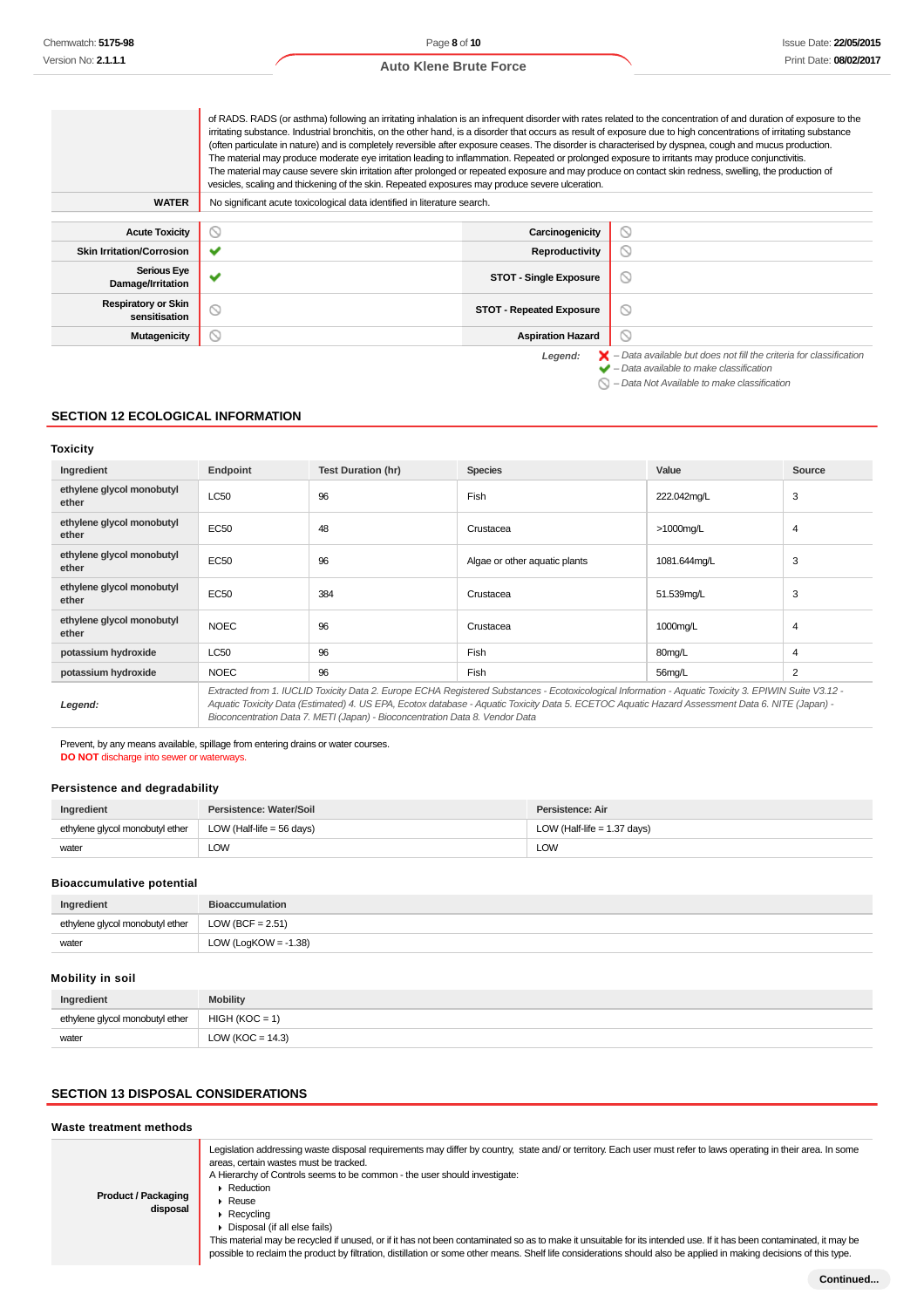- Note that properties of a material may change in use, and recycling or reuse may not always be appropriate. **DO NOT** allow wash water from cleaning or process equipment to enter drains. ► It may be necessary to collect all wash water for treatment before disposal. In all cases disposal to sewer may be subject to local laws and regulations and these should be considered first. Where in doubt contact the responsible authority. Recycle wherever possible. Consult manufacturer for recycling options or consult local or regional waste management authority for disposal if no suitable treatment or disposal facility can be identified. ► Treat and neutralise at an approved treatment plant. Treatment should involve: Neutralisation with suitable dilute acid followed by: burial in a land-fill specifically licenced to accept chemical and / or pharmaceutical wastes or Incineration in a licenced apparatus (after admixture with suitable combustible material).
	- Decontaminate empty containers. Observe all label safeguards until containers are cleaned and destroyed.

## **SECTION 14 TRANSPORT INFORMATION**

## **Labels Required**



**Marine Pollutant** NO **HAZCHEM** 2R

#### **Land transport (ADG)**

| <b>UN number</b>             | 1719                                                         |  |  |
|------------------------------|--------------------------------------------------------------|--|--|
| UN proper shipping name      | CAUSTIC ALKALI LIQUID, N.O.S. (contains potassium hydroxide) |  |  |
| Transport hazard class(es)   | Class<br>8<br>Subrisk<br>Not Applicable                      |  |  |
| Packing group                | $\mathbf{II}$                                                |  |  |
| <b>Environmental hazard</b>  | Not Applicable                                               |  |  |
| Special precautions for user | Special provisions<br>274<br>Limited quantity<br>i 1∟        |  |  |

## **Air transport (ICAO-IATA / DGR)**

| <b>UN number</b>             | 1719                                                                                                                                                                                                                                                                                        |                                                               |  |
|------------------------------|---------------------------------------------------------------------------------------------------------------------------------------------------------------------------------------------------------------------------------------------------------------------------------------------|---------------------------------------------------------------|--|
| UN proper shipping name      | Caustic alkali liquid, n.o.s. * (contains potassium hydroxide)                                                                                                                                                                                                                              |                                                               |  |
| Transport hazard class(es)   | <b>ICAO/IATA Class</b><br>8<br>Not Applicable<br>ICAO / IATA Subrisk<br>8L<br><b>ERG Code</b>                                                                                                                                                                                               |                                                               |  |
| Packing group                |                                                                                                                                                                                                                                                                                             |                                                               |  |
| <b>Environmental hazard</b>  | Not Applicable                                                                                                                                                                                                                                                                              |                                                               |  |
| Special precautions for user | Special provisions<br>Cargo Only Packing Instructions<br>Cargo Only Maximum Qty / Pack<br>Passenger and Cargo Packing Instructions<br>Passenger and Cargo Maximum Qty / Pack<br>Passenger and Cargo Limited Quantity Packing Instructions<br>Passenger and Cargo Limited Maximum Qty / Pack | A3A803<br>855<br>30L<br>851<br>1 <sub>L</sub><br>Y840<br>0.5L |  |

#### **Sea transport (IMDG-Code / GGVSee)**

| <b>UN number</b>             | 1719                                                                                                      |  |  |
|------------------------------|-----------------------------------------------------------------------------------------------------------|--|--|
| UN proper shipping name      | CAUSTIC ALKALI LIQUID, N.O.S. (contains potassium hydroxide)                                              |  |  |
| Transport hazard class(es)   | <b>IMDG Class</b><br>8<br>Not Applicable<br><b>IMDG Subrisk</b>                                           |  |  |
| Packing group                | $\mathbf{I}$                                                                                              |  |  |
| <b>Environmental hazard</b>  | Not Applicable                                                                                            |  |  |
| Special precautions for user | F-A, S-B<br><b>EMS Number</b><br>Special provisions<br>274<br><b>Limited Quantities</b><br>1 <sub>L</sub> |  |  |